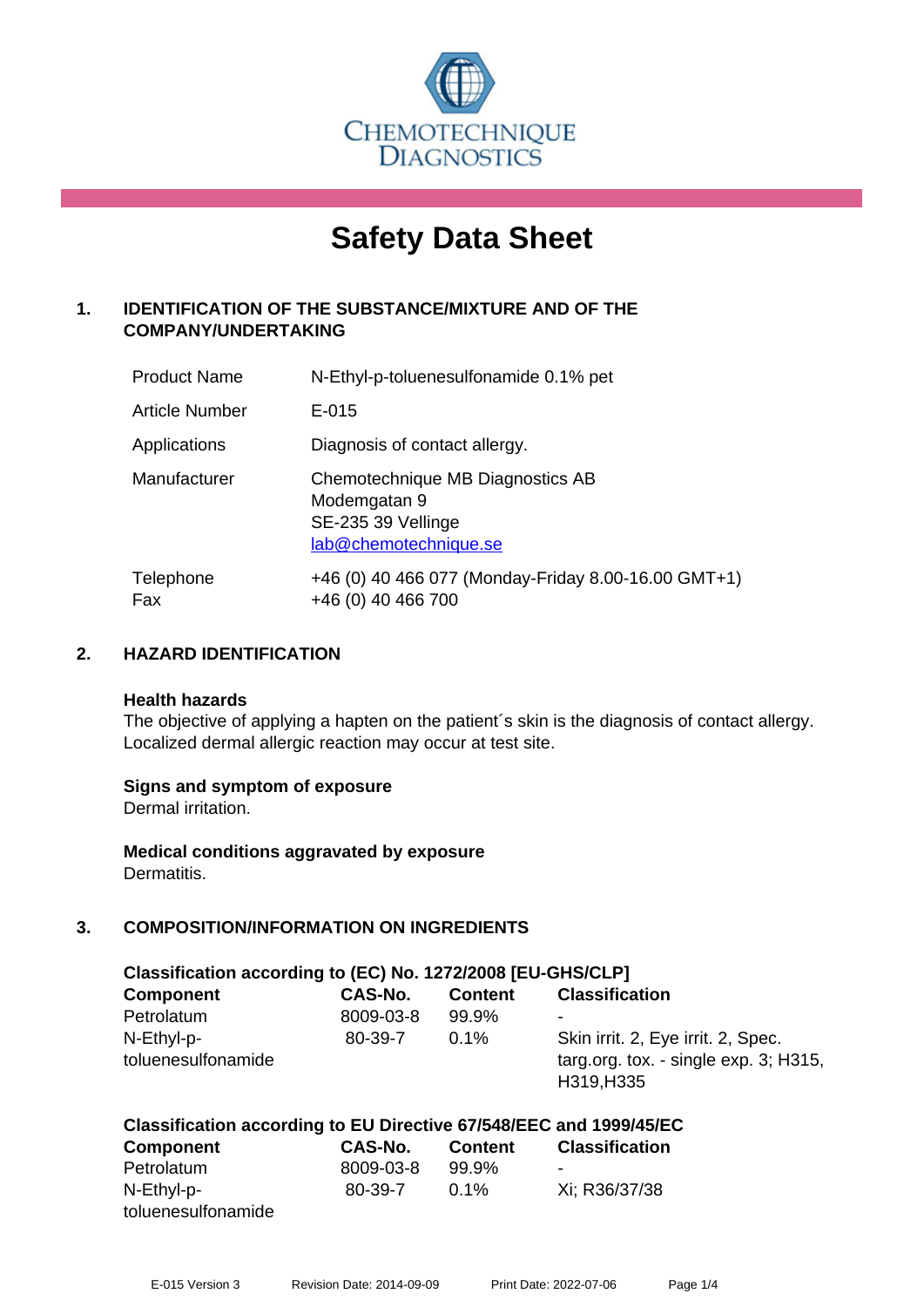#### **4. FIRST AID MEASURES**

**Emergency and first aid procedures**

Obtain medical attention.

#### **5. FIRE-FIGHTING MEASURES\***

#### **Suitable extinguish media**

CO2, powder or water spray. Fight larger fires with water spray or alcohol resistant foam.

# **For safety reasons unsuitable extinguishing agents**

Water with full jet.

# **Special protective equipment for fire-fighters** Wear self-contained respiratory protective device. Wear fully protective suit.

\*Data is shown for petrolatum only

# **6. ACCIDENTAL RELEASES MEASURES**

**Steps to be taken if material is released or spilled** Contain and place in a closed container.

# **7. HANDLING AND STORAGE**

**Precautions to be taken in handling and storage** Store dark at 5-8°C. Avoid extended exposure to light. FOR EXTERNAL USE ONLY.

# **8. EXPOSURE CONTROLS/PERSONAL PROTECTION**

**Respiratory protection** Not required.

**Ventilation** Local exhaust.

**Protective gloves** Disposal gloves.

# **Eye protection**

Not required with normal use.

#### **Work/Hygienic practices**

Wash hands after each use.

#### **9. PHYSICAL AND CHEMICAL PROPERTIES**

Odour **Odourless** 

Appearance Ivory White Semi-solid

Melting point\* 50-55° C

Boiling point\* No data available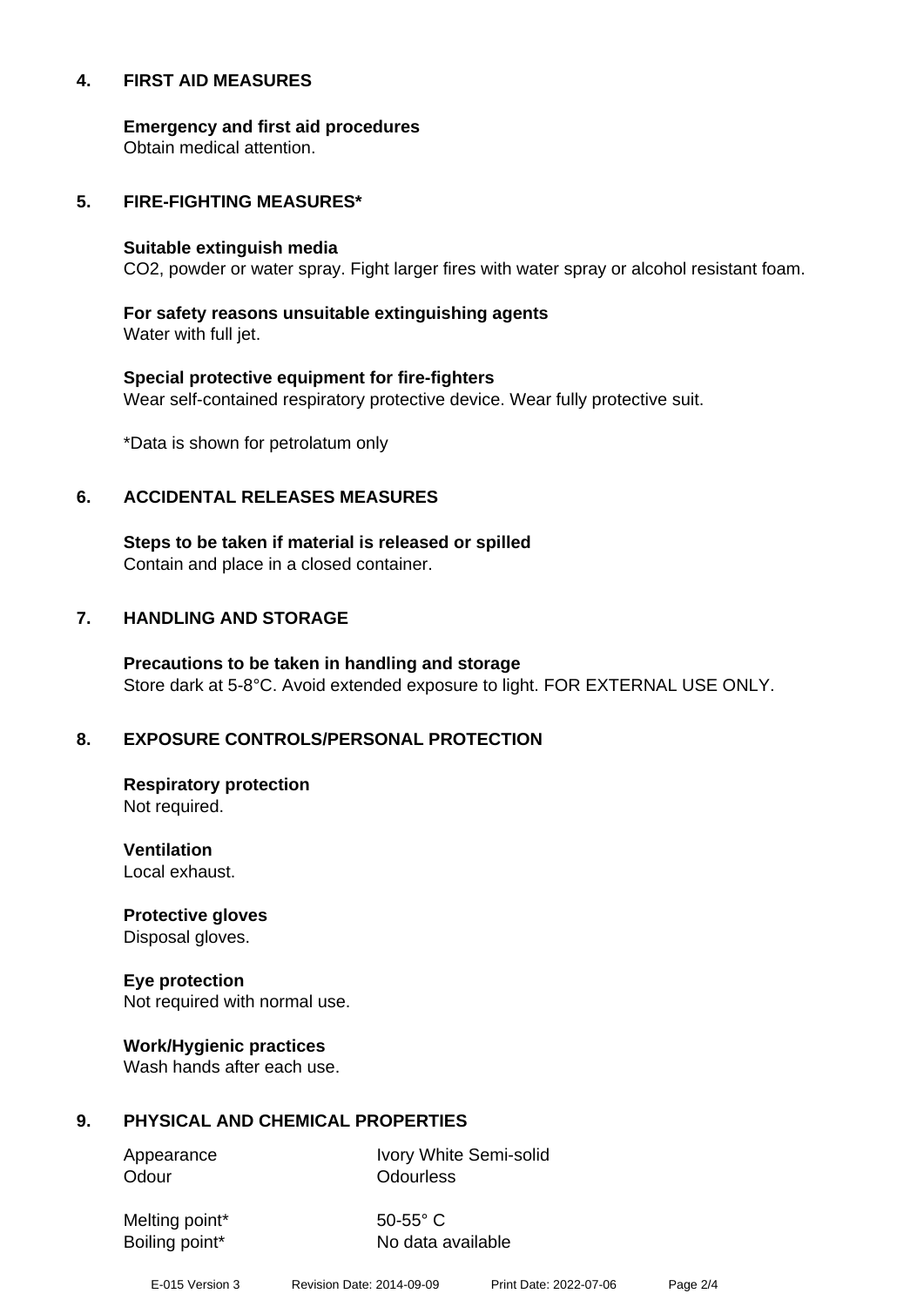Flash point\*  $>100^{\circ}$ C Density\* No data available. Solubility in/Miscibility with Water\*

Self ignition\* Product does not self ignite. Danger of explosion\* Product does not present an explosion hazard. Insoluble

\*Data is shown for petrolatum only

# **10. STABILITY AND REACTIVITY**

#### **Incompability**

May react with strong oxidizing agents.

#### **Stability**

Stable at recommended storage conditions.

#### **Hazardous byproducts**

Combustion may generate CO, CO2 and other oxides.

#### **Hazardous polymerization**

Will not occur.

# **11. TOXICOLOGICAL INFORMATION**

No data available.

#### **12. ECOLOGICAL INFORMATION**

No data available.

#### **13. DISPOSAL CONSIDERATIONS**

#### **Waste disposal method**

Comply with federal, state/provincial and local regulation.

#### **14. TRANSPORT INFORMATION**

Not dangerous goods.

#### **15. REGULATORY INFORMATION**

The classification is according to the latest editions of the EU lists, and extended by company and literature data.

# **16. OTHER INFORMATION**

#### **Text of H-statements and R-phrases mentioned in Section 3**

| Skin irrit, 2<br>Eye irrit. 2<br>Spec. targ. org. tox. - single exp. 3 |                           | Skin irritation (Category 2)<br>Eye irritation (Category 2)<br>Specific target organ toxicity - single |          |
|------------------------------------------------------------------------|---------------------------|--------------------------------------------------------------------------------------------------------|----------|
| E-015 Version 3                                                        | Revision Date: 2014-09-09 | Print Date: 2022-07-06                                                                                 | Page 3/4 |